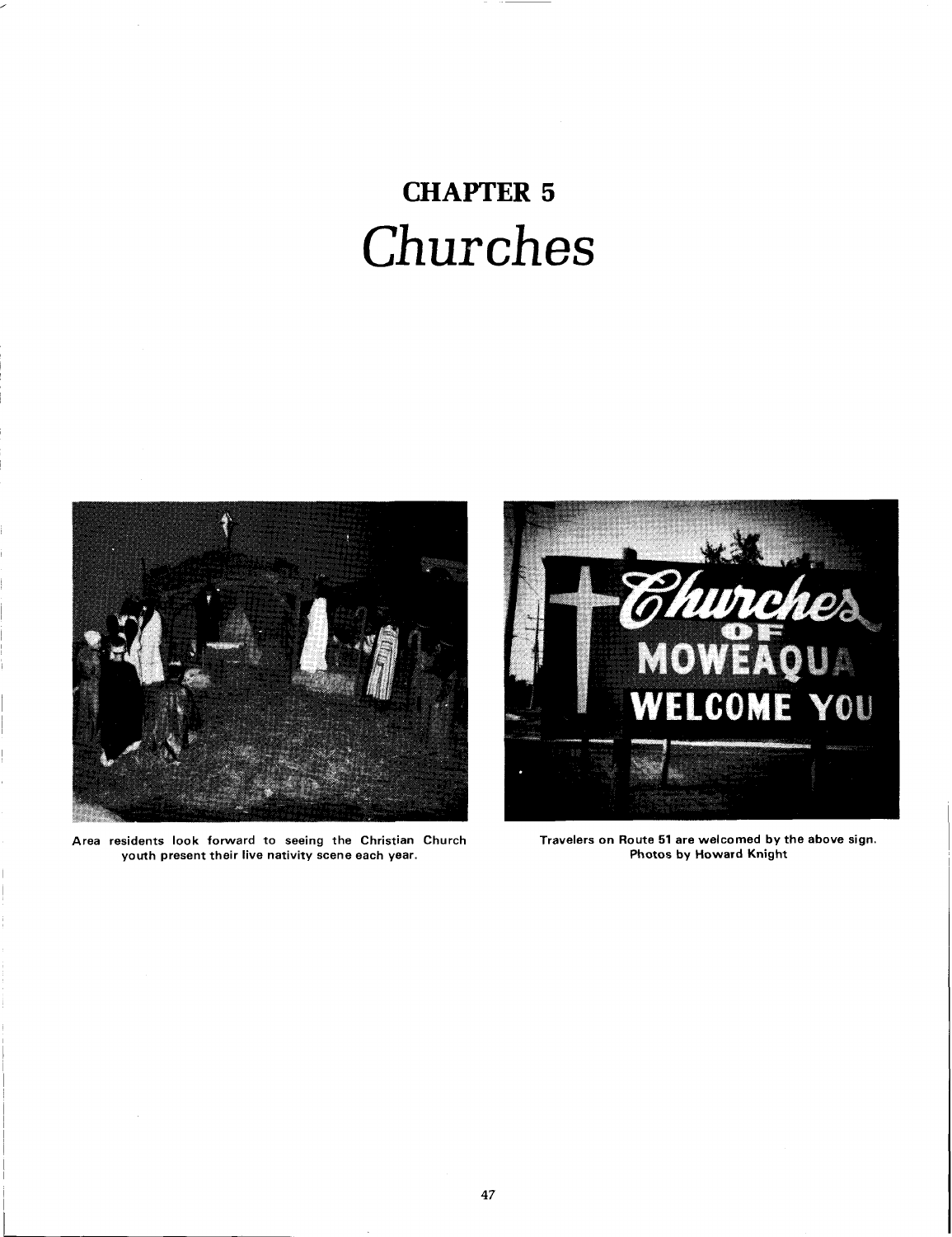The histories of the churches that were once an important part of the neighboring township communities, and of the churches, now, in Moweaqua are from many sources. Generous, dedicated people interested in a particular church assembled the material from personal recollections, family journals, historical studies, articles published in newspapers of an earlier day and church records.

These condensations can only give a part of each story. It is hoped that the memories invoked will make the stories complete for the special pleasure of each reader.

#### **PRESBYTERIAN CHURCH**

On May 31, 1867, in accordance with the appointment of Sangamon Presbytery, a committee, consisting of Rev. C. Loudon, Rev. S. W. Mitchel and Elder S. H. Wilson, met to organize a Presbyterian Church at Moweaqua, Illinois. Rev. S. W. Mitchel acted as moderator and Rev. C. Loudon as clerk.

The charter members were as follows: F. N. Chamberlain, Ann Chamberlain, Eleanor Gray, Mercy Hudson, John G. Stewart, Mary Stewart, Lewis Long, Mrs. Lewis Long, J. J. Potter, Mary Jane Potter, Saphronia Hardy, Mrs. Mary Jane Smith, Mary Jane Deffenbacker, Delia A. Rice, and Carrie J. Catherwood.

Lewis Long and F. M. Chamberlain were elected elders. The name chosen for the church was The Presbyterian Church of Moweaqua. Services were held in the Baptist Church twice a month until the Presbyterian Church was built, which was begun in 1871, and dedicated in 1872. The size of the church was thirty-six feet by fifty feet. It was a white frame structure, located on the west side of the park.

The first move toward building a new church was a congregational meeting at the home of Frank Snell on March 25, 1913. In October, the finance committee was instructed to solicit the congregation for funds. Nearly \$6,000 was subscribed as a nucleus. The trustees were instructed to take over the Thomas Hudson property in which Mr. Hudson had left the church an equity of \$1,000. In consideration of the responsibility of building a church and purchasing a manse, the congregation decided to assume self-support to become effective September, 1915. The church had been a home mission for forty years. The first shovel full of earth was thrown on Monday morning, July 26, 1915, by Mrs. Rebecca Hudson, widow of the late Thomas Hudson. The corner stone was laid by the Pastor Rev. S. A. Teague, September 26. 1915.

On May 7, 1916, a large congregation assembled to dedicate the new church. The guest speaker was the Rev. Edgar P. Hill. Assisting in the ceremonies were Rev. W. A. Sears, of the Assumption Presbyterian Church, Rev. E. V. Young of the Methodist Church, Frank Welton of the Disciples Church and Frank Woodhull of the Baptist Church.

It was an auspicious occasion that proved "the great end for which the church stand was greater than denominationalism".

In 1917 the original Presbyterian Church was torn down and the lot sold. It became 317 Hanover Street.

The following ministers served the church from 1916 thru 1964: Reverends Teague, Campbell, Burkett, Sabin, Scrogg, Madden, Bease, and McEvers.

So few members of the congregation were left in 1964, it was decided they could no longer maintain a Presbyterian Church in Moweaqua.

The last service was held January 19, 1964. It was the wish of these people that the building continue to serve as a church.

#### **SANNER CHAPEL**

We owe much to the pioneers of the early days who settled in and around this community. They came to a wilderness and made homes that counted for God. A Methodist Episcopal Sunday School was organized at the Maple Grove School House sometime before the church society was organized in 1875 by the Rev. Howard of Moweaqua, Illinois. The membership in 1875 was 25.

In 1879, Mr. and Mrs. Hiram Johnson gave an acre of ground for a site for the new church in the northeast corner of section 20. The Johnson's were paying for a home at the time and didn't feel that they could contribute cash towards substantial money gift, other members contributed also, substantial money gift and other members contributed, also, and in a very short time enough funds were in the hands of of the official board to erect a new church. The contract for the new church was let to A. H. Graham, Moweaqua, Illinois. The cost was not to exceed \$1,200.00. Everyone was enthusiastic. The first load of lumber to arrive was hauled by Will Barber, a young boy in his teens. This first load of lumber consisted of the heavy sills, drawn by a yoke of oxen. These heavy sills were purchased from the Moweaqua sawmill. The men of the community hauled the rest of the material for the church from the Moweaqua Lumber Co. where it was purchased.

Mr. and Mrs. Samuel Sanner, Sr., gave so willingly and wholeheartedly it was decided to call the church Sanner Chapel in honor of them. Mrs. Hiram Johnson cooked the dinners for the carpenters who lived in Moweaqua and came out daily to work on the new church.

The work on the church was begun in the fall of 1879 and was finished in time to be dedicated in December, 1879, by Presiding Elder Dr. David Gay of the Triple Circuit including Bethany and St. Mary's. Later Todd's Point was added to the circuit.

Music was early considered a vital part in church worship at Sanner Chapel. An organ was purchased and used in the church and Sunday School services at Maple Grove schoolhouse. Later in 1879, it was transferred to Sanner Chapel and used at the dedication services. This organ was used until 1919.

In 1885, the church building was enlarged. Rev. David T. <sup>I</sup>Black held a six week revival in January and February of that year; over 100 were converted. A tradition was started and continues to this day of having a Christmas Eve and Easter program.

In the fall of 1904, Sanner Chapel severed its connections with the Bethany Circuit and became a charge. In 1905 the church decided to build a parsonage not to exceed \$1200.00 in cost. Mrs. Winslow of Decatur, Illinois, who owned the ground south of the church, donated one-half acre for the parsonage site. In 1919 the young people under the leadership of Dan Noland bought a piano.

In 1926 the Ladies Aid was organized. Mrs. Arthur Smull was the first president. In the fall of 1929, under the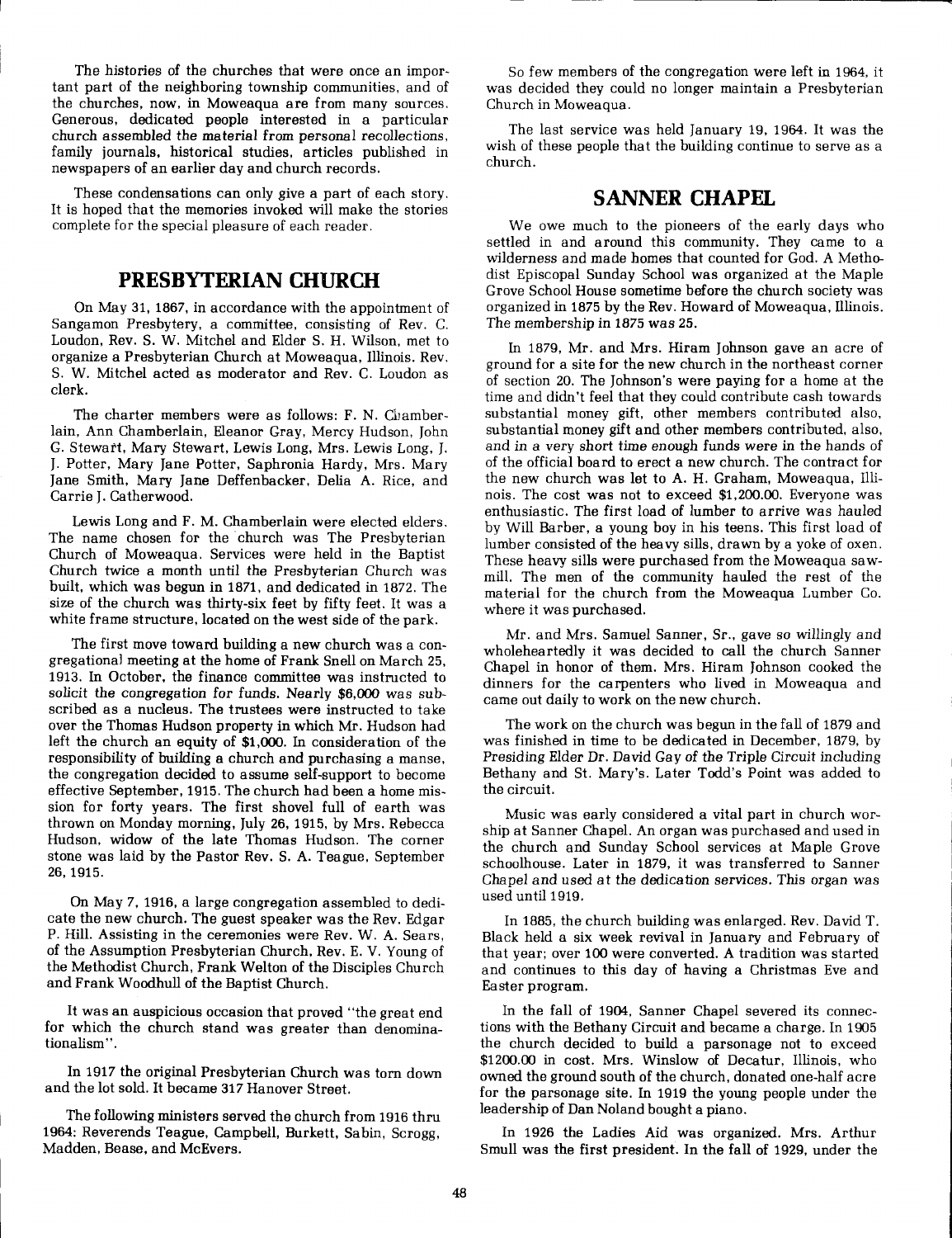leadership of Rev. E. H. McKee a basement was constructed under the church. A furnace was installed at this time bringing an end to the stoves in the sanctuary.

Lilly Wise, primary Sunday School teacher, kept a cradle roll from 1899 to 1934. There were 134 babies in this roll.

Sanner Chapel observed a special service on Sunday, July 23, 1950, to celebrate its **75th** anniversary. Mrs. Sadie Rogers Steele had compiled a scrapbook of the church history of the first 75 years of existence.

A combination pianeorgan was purchased in 1958. The organ is used at church services and the piano at Sunday School.

In 1963 the parsonage was torn down and the lumber used to build an annex to the church. In the winter of 1966, a Memorial Fund was started under the leadership of Rev. George Garris. Many items have been purchased for the church in memory of members and friends. Air conditioning was installed on August 26, 1973. Rev. Rodney Miller now pastors this congregation.

### **UNION PREDESTINARIAN BAPTIST CHURCH**

The first church in Flat Branch Township, Shelby County, Illinois, was built on James Tolly's land on Section 12 near where he first settled in 1833. A schoolhouse was built that year, and it has been assumed that this first church was built that year or soon thereafter. It was built of hewed logs, and was erected by the Baptist denomination. This church burned and the congregation erected the church building which stood on the northwest corner of section 12, Flat Branch Township, Town Thirteen, Range two East of the 3rd principal meridian, Shelby County, Illinois, approximately six miles southeast of Moweaqua.

In 1881, a history of Shelby County, Illinois stated that Union Church was the only denomination of this order in the county. In that year, the church had about fifty members.

At the meeting in April 1852 the church clerk reported that the church books and papers had been destroyed by fire, and delegates were sent to Okaw Association to obtain a new Constitution, Articles of Faith and Rules of Decorum.

The regular meeting of the church was held on Saturday before the third Lord's Day in each month. Eventually this was changed to Sunday.

At the December 1867 meeting, the members passed a resolution to build a new meeting house to be used for divine service. It was to be the following dimensions: thirty feet wide by forty feet long, nine feet between the floor and ceiling, to be made of good material, and was to be completed in good worlananlike manner according to the specifications agreed upon.

At the January 1868 meeting, the members decided to vote to build on a lot of ground proposed to be donated by W. Armstrong on the Shelbyville-Moweaqua road, half a mile southeast of Milligan's saw mill. They agreed to change the height of the meeting house from nine to fourteen feet.

At the May 1868 meeting it was agreed to change the send out the message that "God's Word stands to the last".<br>place of building from the W. Armstrong site to a lot of Finally the Book fell into the baptistry and only the place of building from the W. Armstrong site to a lot of Finally the Book fell into the baptistry and only the margins ground donated by James R. Scribner at the locations named of the leaves were scorched. Some of these l in the first paragraph. The trustees were ordered to meet possession of the present members and are highly the same afternoon and stake off ground for the building. treasured. Some are under glass in the minister's study.

Church meetings were held at Long Grove Schoolhouse, at Center Schoolhouse, and at homes of members until the new church was built.

The new meeting house was never referred to again in the minutes, but since the church was still standing in 1967 at the second location decided upon, it is assumed that it was built in 1868. The location was at Pleak, Illinois (Pleak's Corner, as some called it). At one time Pleak, Illinois, was a thriving village with several churches, a schoolhouse, a general store with a lodge room above, a blacksmith shop, a doctor's office and several houses. All are now gone with the exception of one house.

August 1924 was the last recorded meeting date in the records until 1947. Although meetings had been held, no record was kept.

In 1947 the church was repaired by means of donations of money and labor. The next entry in the records was Sunday, February, 1953 when a meeting was held at the church with Elder Harold Janes preaching. On September **9,**  1964 with Elder Eugene Janes presiding a service and business meeting was held at which new officers and trustees were elected.

The baptismal rites of immersion took place on Flat Branch Creek north of where Flat Branch Townhouse, Shelby County, Illinois now stands. Family names of members from a listing dating back to 1852 include: Lamb, Scribner, Tolly, Modlin, Thompson, Bryson, Jesse, Proctor, Hill, Goodwin, Casey, Denton and Portwood.

Now, in 1976, the building has been torn down and only the memories remain.

### **THE FIRST BAPTIST CHURCH OF MOWEAQUA**

The history of the First Baptist Church dates back to the year 1864, when ten people chartered **a** Baptist Organization in the small village of Moweaqua. They were Mr. and Mrs. Washington Gregory (ancestors of the late Mary and Jamie Gregory), Mr. and Mrs. Joseph Duncan, Mr. and Mrs. Ed Stephens, Mr. and Mrs. Abner Smith and Aunt Lizzie Polk (as she is remembered) and her husband. They held worship services in their respective homes until a membership necessitated a church building.

On April 19,1870, a church building was completed at a cost of \$5,000 and was dedicated for divine worship by Rev. R. R. Coon. It was one of the best and largest of the public buildings in the village. It was a frame structure standing on the present site. It faced west and had two entrances. Two large drum stoves heated the church.

On the night of December 6, 1890, the Baptist Church had the misfortune of a terrible fire, in which the building and its contents were destroyed, with the exception of the bell and the Bible. This bell, which had been used to call people to worship for the previous twenty years, was rescued by Brother J. W. Gregory. The large Bible, which lay upon the pulpit made a very lasting impression upon the population of the village who had assembled at the scene of the fire. As the building was being consumed, this Bible and the pulpit could be seen through the flames and seemed to of the leaves were scorched. Some of these leaves are in the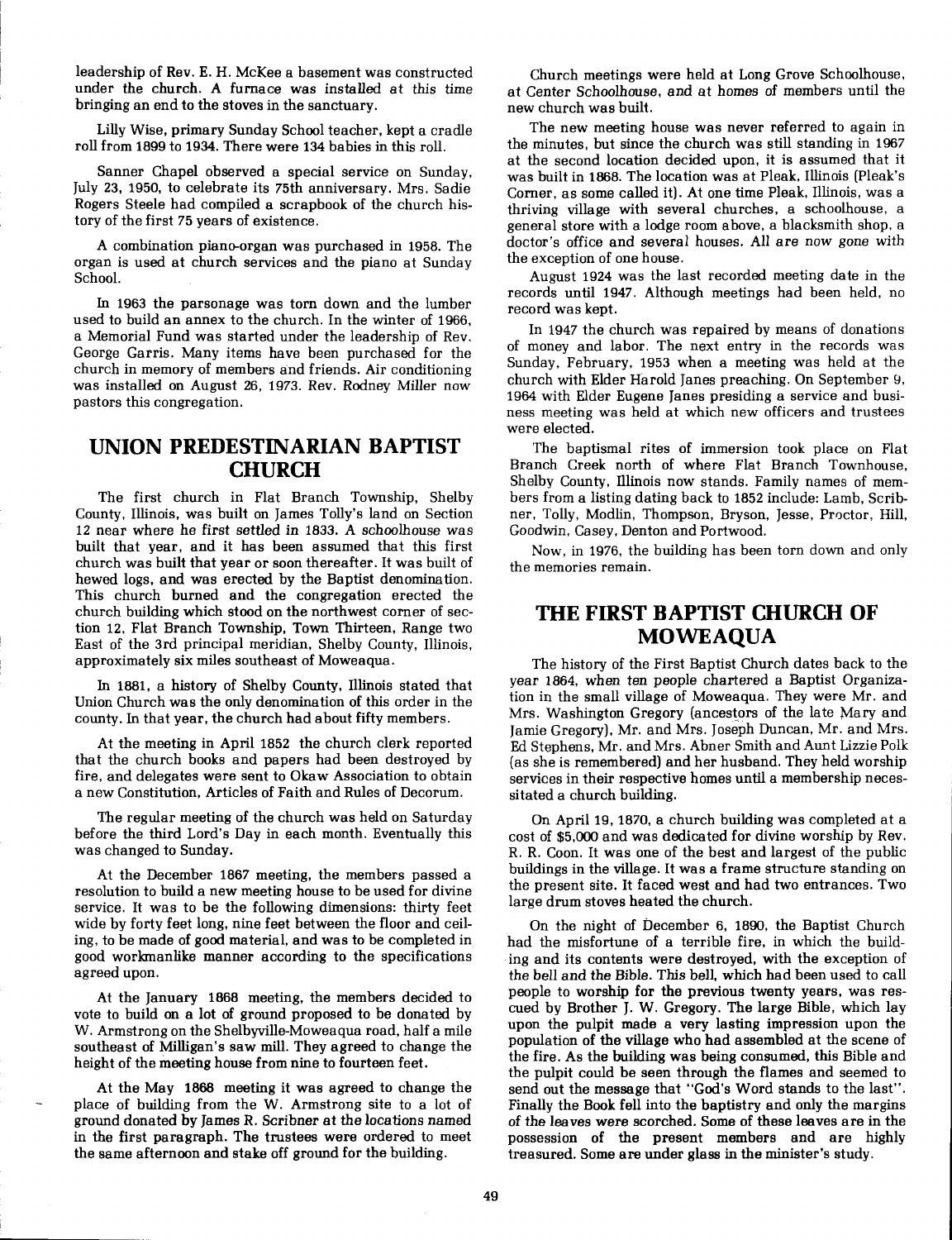

**First Baptist Church of Moweaqua** 

Immediately the membership set out to raise funds for a new building. In just a few days a meeting was held when committees were appointed and subscriptions started for the erection of a new building. Excavation was started at once; as the building progressed, funds swelled.

Sunday, November 29, 1891, was a red letter day in the history of the Baptist Church. The present building was dedicated to the service of God. The church was packed to capacity long before the hour of the service. Dr. Ray, of St. Louis, delivered the address. Rev. Coon, the first pastor, assisted in the dedication. At the close of the service it was reported that the cost of the building was \$7,500 of which \$3,900 had been secured.

The church building at that time was the finest in town and today, although the oldest in town is in a good state of repair. The baptistry, built in 1870 in the first structure was in use until 1976 when extensive remodeling was done to the whole building. Down through the years, regular church and Sunday School services have been held. Wednesday night prayer services have been continuous from the early days.

The first marriage in this building took place December 24,1894, and was that of Mr. and Mrs. Dave Adamson.

The church was admitted to the Springfield Association in 1865. The Moweaqua Church entertained the Springfield Association for the first time in 1884 and several of our pastors have served as Moderators of the Association. Other meetings were held here in 1895,1904, 1911 and 1919. These meetings lasted for three or four days.

The church was affiliated with the Northern Baptist Convention, now known as the American Baptist Convention, in 1908.

Revival or protracted meetings, as these were sometimes called, were held practically every year, lasting from three to six weeks - one lasted seven weeks. In early 1897, Rev. Jo B. Rogers was called from Kentucky to hold one of these meetings.

The Women's Missionary Society was organized in 1892. This group has contributed much to both home and foreign mission, through studies of the mission fields, financial aid and White Cross work and contributions.

The Baptist Sunday School Picnics will be remembered by many in the community as special annual events held on the second Thursday in August. Bountiful dinners were served to the public under a big tent in the Moweaqua Park. It was estimated that one year 5,000 people attended this event from here and the surrounding communities. Band concerts and other interesting features made up of local talent, as well as entertainment from out of town, furnished all day programs for these occasions. Every member of the church was used in the planning and promotion of this annual affair. These picnics were held from 1899 to 1917 when they had to be discontinued because of World War I.

The parsonage was built in 1899. Rev. Jo B. Rogers was the first occupant.

Within the membership were those who decided to withdraw from the congregation and organize a church of their own. This occurred in 1945.

In 1946 the exterior of the building was repaired and painted and a fund started for the redecoration of the main auditorium and the Sunday School room. On September 28, 1947 the church was rededicated to the service of Christ, as a challenge to the members to go forward unitedly, steadily and persistently to further His service through the surrender of their hearts and lives to Him.

Foreseeing a future need for church building expansion, J. E. Gregory deeded the lot north of the church in memory of his wife, Deborah Ann, to the congregation in 1899, Under the impetus of Rev. Allan Simpson, an educational annex was planned and use made of this lot. The ground-breaking ceremony was held Sunday morning, August 4, 1957. Later, in 1959, the sanctuary and Sunday School room were completely renovated. A sound system was purchased with money from a bequest left by Mary Gregory.

In 1961 the boulevards south and west of the church were cleared, graded and rocked to provide more parking space for the church-goers' cars. In 1963, the old basement was remodeled, making five classrooms. Gas furnaces were installed in the church and parsonage.

In anticipation of and preparatory for the centennial services to be held in September 1964, a beautiful Conn electric organ was purchased and was dedicated at the celebration. With funds raised for the purpose, 150 new hymnals were also purchased.

Music has always been an important part of our worship services. Under the leadership of Rev. Allan Simpson, the choir gave inspirational Christmas and Easter cantatas attended by many people of the community. Our music is now in the hands of Mark Gregory and is still a beautiful part of our devotions.

This congregation has proudly and humbly given the following sons and daughter to the full-time service of our Lord and Saviour:

| James Cawile (deceased) | Clifford Lanter        |
|-------------------------|------------------------|
| Ernest Poole (deceased) | Paul Raycroft          |
| Harold Leaf             | Maude Adamson Raycroft |
| Curtis Leaf             | James Eckhardt         |
| Earl Muller             | Keith Jacobs           |

Rev. Ernest V. Liddle has initiated a number of special organizations during his three year ministry. Among these are the Men's Brotherhood, which meets every alternate month with good attendance and interesting programs, and the Junior Church which meets during the adult church hour.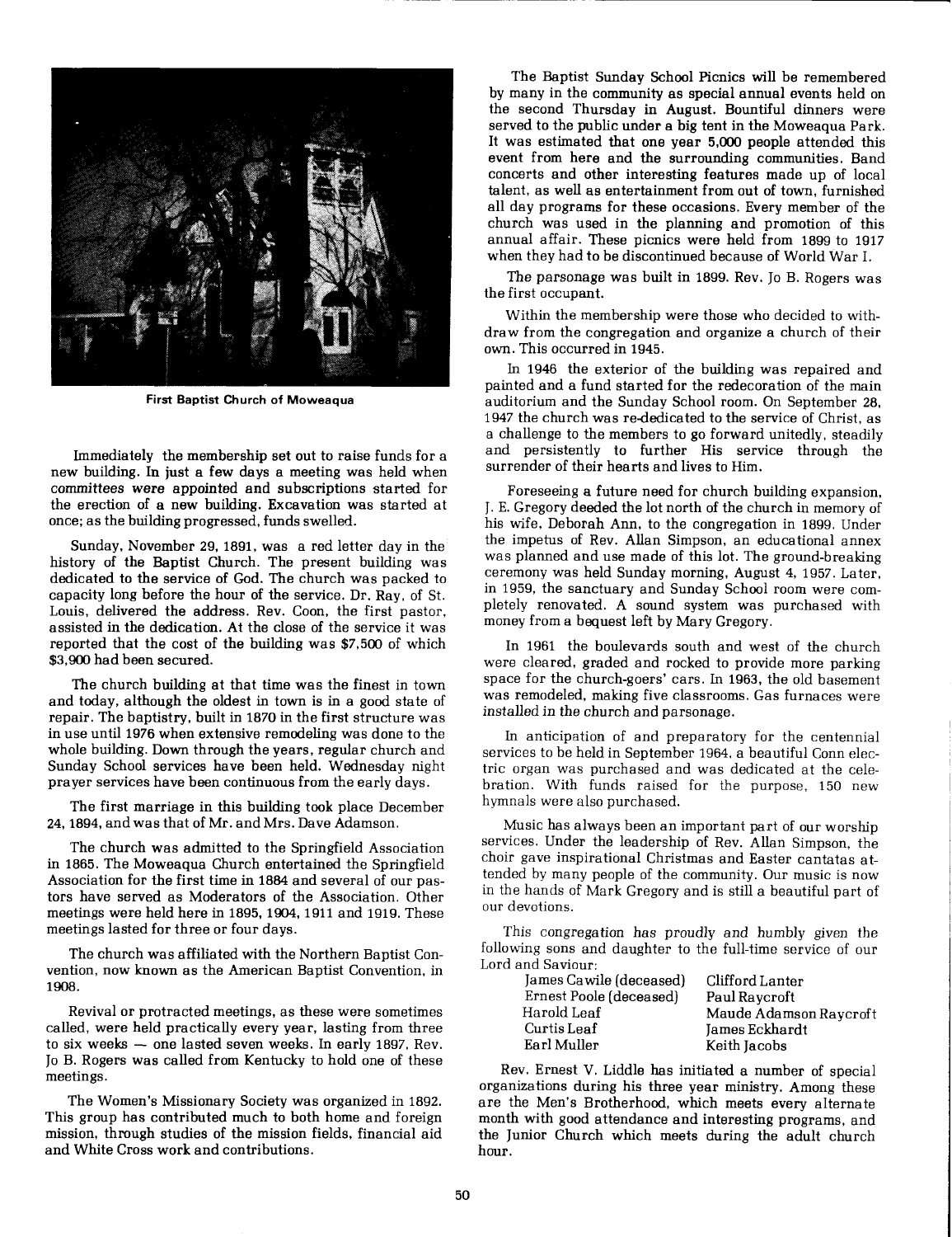In 1973 the parsonage was completely renovated with air conditioning added, the rooms all carpeted and redecorated and a carport erected.

The outside of the church building was tuck-pointed and stained in 1975 and central air conditioning was installed to cool the complete building.

The year of our nation's bicentennial  $- 1976 -$  finds the First Baptist Church looking forward with great anticipation to a completely remodeled sanctuary and basement, replacing the antique baptistry which was a part of the old church built in 1870.

#### **THE MOWEAQUA METHODIST CHURCH**

The cabin home of Mr. and Mrs. Michael Schneider, west of town where the "Old Homestead" now stands, was the first meeting place for Methodists in this community.

A preacher of any denomination, especially circuit riders, found lodging with the Schneiders, (now changed to Snyder) and they later gave the site where the present church stands, and the city park, to the town.

From 1837 on, their home was open for occasional services. When a circuit rider would be passing their way, the people would come from a great distance in wagons in which they would sleep during the night (as travel on the roads after dark was unsafe at that early date). They "broke bread" with the Schneiders in their home and the preaching service was ended early enough for them to reach their cabin homes by night fall. Folks were hungry for the word of God in those days, and traveled far and endured hardships to hear it. Methodism was entrenched in the heart and lives of these early settlers.

In 1852 the first class was formed by the Rev. Peter Ketchum as a part of the Taylorville Circuit. In 1852-1853, a church was organized with 30 charter members, and a modest frame building was erected on the site just west of Dawson & Wikoff's Funeral Home and served as a place of worship for 21 years. It was a low frame building with small windows, high benches and an amen corner where the white haired men responded with a loud "Amen".

**Moweaqua Methodist Church** 



When they got an organ, Grandma Mittlekauff threw up her hands and said, "The Devil is in this place" and walked out never to be reconciled to an organ. Up until that time B. H. McHenry led the singing with a tuning fork.

Miss Aileen Day said that when her father brought his bride to the old Day home in 1862  $-$  not 2 blocks from the bride to the old Day home in  $1862 - not 2$  blocks from the church  $-$  the mud was so deep in winter that friends from the country loaded them into a wagon and took them to church every Sunday.

Under the pastorate of the Rev. Ira Emerson and the leadership of such men of Methodism as Geo. A. Jacobs, Michael Schneider, B. H. McHenry, J. E. Ayars, and J. W. Hughes, a new, commodius brick building was erected. The citizens of the town and country, irrespective of creeds, subscribed toward the building of the church which was dedicated on February 3,1876 by Bishop Thos. Bowman.

The church was a long room with straight up and down benches and had two amen corners one on either side of the pulpit.

After 31 years, the feeling became quite general that in order to meet the present day need of the congregation, and to plan larger and better things for the future, a new, larger building was needed. J. T. Haslam, Ralph Ayars and Karl Snyder were appointed to solicit a \$15,000 subscription fund to begin the enterprise. The old church was abandoned March 10, 1907; the first brick of the new one laid July 1; the corner stone laid July 25; and the church was dedicated before the old year closed on December 29, 1907.

On that day the final amount of money was raised so that the church might be dedicated. The complete cost was \$23,500. The auditorium has bowled floor and the choir space was designed to seat about 30 persons. The pipe organ was installed in 1913 due to the perseverance of Mrs. Louisa Hedges and her loyal Sunday School class.

The large window on the west in memory of Michael and Margaret Schneider, is the Resurrection scene. The one on the north, in memory of Geo. A. Jacobs, is the Gethsemane scene. The two smaller windows are in memory of Mrs. **A** Greaves and B. H. McHenry. One represents our Savior knocking at the door, and the other, our Lord as the Good Shepherd. Other memorial windows are for John W. Friedley, James G. Stewart and Josiah W. Brooks.

The United Methodist Church of 1976 looks from the outside much as it did when built. The inside has been remodeled at different times to accomodate the needs. The last redecoration was done in 1974 and rededicated on Sunday, December 1,1974. The organ was rebuilt in 1971 and made as new. The Haslam property east of the church was purchased in 1968 and later leveled and the lot seeded.

In January of 1970 the name of the First Methodist Church was changed to First United Methodist Church to reflect the union between the former Methodist and the former Evangelical United Brethren churches.

#### **CAMPBELLITE CHURCH**

Mr. A. D. Northcutt, a pioneer settler of Flat Branch Township, located here in 1851. He first lived on the Old Hammer Homestead and became owner of much land. Mr. Northcutt was also a preaches, and he helped to organize and build the only church in Prairieton Township.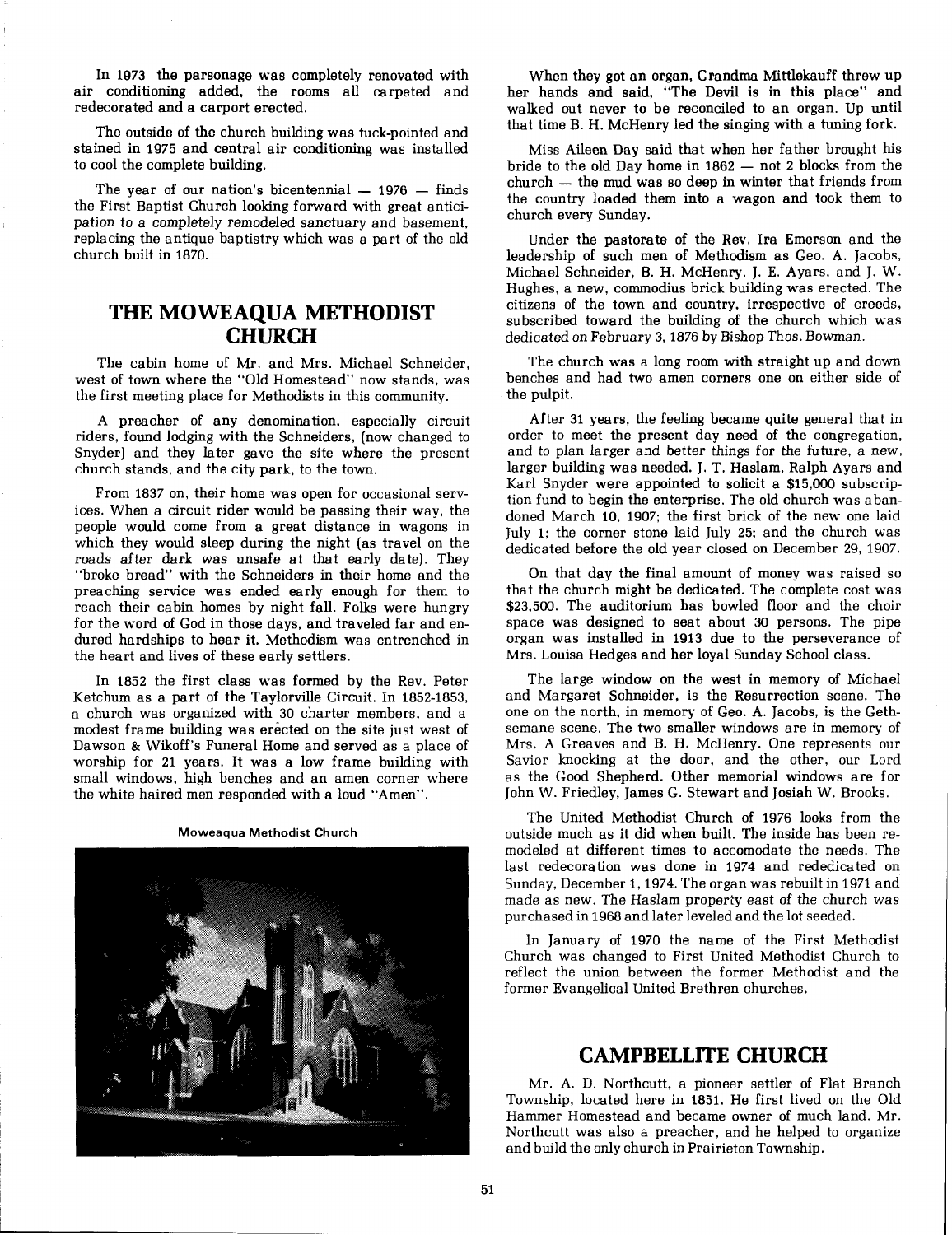The church was officially known as the New Liberty Christian Church. It was also called First Liberty Church and commonly called the Campbellite Church. The Campbellite name was applied because of their New Testament pattern of belief and practice. Thomas Alexander Campbell had come from Scotland and had established and influenced congregations in the new world.

The location of the church was 2 miles west and 1 mile south of Moweaqua on a 3 acre tract. It was situated on a knoll on the south banks of Flat Branch Creek with a cemetery and dug well nearby.

The property was sold November, 1863, to the trustees of the New Liberty Christian Church by Washington Crooks and his wife. The church trustees were Thomas J. Adams, A. D. Northcutt and Washington Crooks.

In 1918 John Wycoff, Catherine Wyckoff and D. T. Workman, all of the living members of the church, appeared in Christian County Court and stated that the building had not been used since 1902. They asked to sell the property to Amy Adams. The sale was consummated for \$650.00 and the amount was invested in Liberty Bonds.

Later the investment was used to extend the Bilyeu Cemetery to the Moweaqua Road.

The only thing left that invokes memories of the old church is the Campbellite Bridge which takes one over Flat Branch to a knoll that is still wooded.

#### **LOCUST GROVE CHURCH**

In 1955 the congregation of Locust Grove Church paid tribute to the men and women who founded this church one hundred years ago, with a centennial service and celebration. Some of the first settlers who were instrumental in this worthy cause were: Jacob and Sarah Stump and Isaac and Elizabeth Longenbaugh who came to this community from Ohio by covered wagon. They settled on the exact spot now known as the "Uncle Ike Longenbaugh Homestead".

Early Shelby County history informs us that the Locust Grove Church was the first church to be organized and built in the area known as Pickaway Township. John Casey, a Grove resident, was chosen as chairman of the first board of supervisors when the county was divided into townships in 1860, and the tract of land whereon Locust Grove Church and cemetery are now located was first owned in 1850 by Elijah Bryson, who sold it in 1853 to James S. Waggoner.

While early county records do not disclose the names of the first ministers of the church, nor the building in which the services were held, they do list the sale of this **80** acre tract in 1856 to Obed Klar and Daniel Moll. The community of Obed received its name from the former man.

In 1859 Obed Klar deeded one half acre of land in the southwest corner of forty acrea to George C. Hott and Daniel Moll, who with himself served as trustees of the Locust Grove Church of the United Brethren in Christ. In the year 1875 Daniel Moll deeded a tract of land sixty feet by one hundred and twenty feet in the northwest corner of the south forty to Samuel Melcher, Obed Klar, Ernmanuel Oman and Samuel Weakley, who were the trustees of the Grove Church at that time.

The present church building, which was dedicated July 18,1920, is the third building which has been erected here. The one before was struck by lightning and burned in 1918.

According to  $W$ . R. Bridgman the church was host to the annual conference and the Missionary Conference in 1880. His accounts of the early revival when people traveled by farm wagons, rode horseback, or walked are truly inspiring. He also tells of Sunday School picnics, chicken and fish fries, and even a rabbit supper.

In 1946 the Locust Grove Church of the United Brethren in Christ merged with the Evangelical Church. In 1968 the Locust Grove Evangelical United Brethren Church became known as the Locust Grove United Methodist Church due to the merging with the Methodist Church. In 1973, the Locust Grove United Methodist Church became an independent church. It is now known as Locust Grove Church.

#### **FAME EVANGELICAL CHURCH**

The history of Fame Church is a story of small beginnings, hard work and conquering faith. Available data states that in 1868, at a log school house on the east side of the road near what is now Ludwig Cemetery, John Sellars, David and Lanson Osborn organized a Sunday School. Rev. Lindley of the Moweaqua Methodist Church was engaged as pastor. During his pastorate, a revival was conducted with many converts, some of whom became charter members.

In April, 1876 at the Illinois Evangleical Conference held in Naperville, the Assumption Mission was formed consisting of Grace and Ridge Churches. For several years religious meetings were held in the Fame School which was  $\frac{1}{4}$  mile east of the present church building. Fame Class was organized in 1883 and was included in the Assumption Mission. Due to the untiring efforts of William Snyder of the Moweaqua Methodist Church, Phillip Ludwig from Salem German Church and Lewis Osborn, Sunday School and prayer meetings were held regularly.

After a time membership grew and an adequate building was needed. On March 26, 1895, Lanson Osborn donated the land where the church was to be. Fame Church was dedicated in November, 1895. With building and land valued at \$2,600.00

For a number of years, pastors served the three appointments. Ridge Church was detached in 1896 and Grace Church was disbanded about 1915. Ministers then devoted full time to Fame. In 1902, the name was changed from Assumption to Radford Mission. A parsonage was built adjacent to the church in 1901 with a value of \$1,400.00 for house, barn and other buildings.

Forty-six years later the church was remodeled with an annex, and full basement added. This was rededicated in October, 1941.

In November, 1945, after half a century, the church celebrated a Golden Jubilee. The newly remodeled parsonage was rededicated at this service.

Fame became a self supporting church in 1953. In the years thai followed many improvements were made to the building.

The congregation rejoiced in August, 1966, when one of its sons, Charles Jacobs, answered God's call to the ministry and left to further his education at Bob Jones University. He is now in full ministry at Danville, Illinois.

On April 30, 1967, Fame Church withdrew from the Illinois Conference and as an independent church called its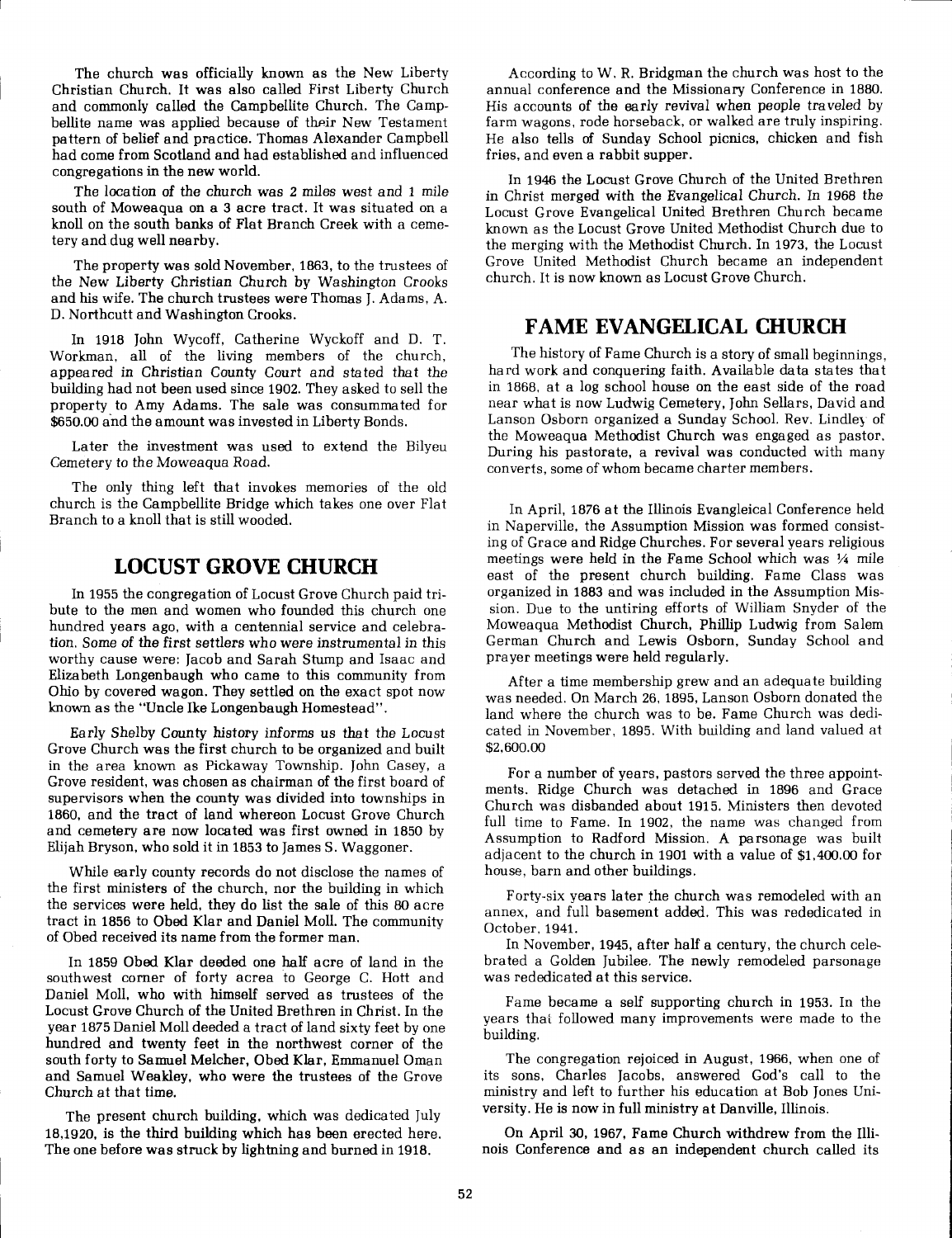first pastor in July, 1970. A new constituon was written by the trustees and adopted by the congregation. The name was changed to Fame Evangelical Church. In 1972 the church was granted independence from the United Methodist Church. In April, 1967 the first Annual Missionary Convention was held.

In 1973 extensive remodeling was completed and the church bell was removed from the belfry and mounted in front of the building.

The minister, in 1976, is Dean Cooper. Herman Zindel is the Sunday School Superintendent.

### **GENERAL BAPTIST CHURCH**

In the fall of 1950 Rev. George Ward and Rev. Herman Morris and their families came to Moweaqua from Arkansas. With the Lord leading these families a church was established.

In the spring of 1951 a revival was held by Rev. Virgil Smith; there were 19 conversions. At this time the meetings were held in a building on Main Street, where the golf shop is now located.

On June 8, 1951, the church was organized as the Moweaqua General Baptist Church. The pastors were Rev. George Ward and Rev. Herman Morris. Sister Wanda



**General Baptist Church** 

Morris was the first church clerk. The first conference meeting recorded in our records took place June 23, 1951. A total of 24 members went into the church when it was organized.

Rev. Ward returned to Arkansas, and in September of 1951 Rev. Herman Morris was elected pastor. The first deacons were Bro. Thurman Morris and Bro. Wilfred Donoho. In July of 1951 the church started looking for a lot upon which to build. Rev. Vernon Cunningham was called to pastor the church in March 29, 1953, In the fall of 1953, the church bought a lot in the 400 block East Warren Street.

The church building was erected and moved into in 1954. The first trustees were elected July 31, 1954. They were Bro. Thurman Morris, Bro. Herman Morris and Bro. Sid Dowd.

In April of 1955 the church elected Rev. Lloyd Stone as pastor. Rev. Carlos Dowen was elected as pastor in 1960. In 1963 Rev. Richard Brown was elected as pastor.

In the years between 1955 and 1963 several class rooms were added to the church. As the church continued to grow, a search began for a larger building. In June 1964, the church bought the Presbyterian Church property. The new church dedication services were held the second Sunday in October, 1964.

In September, 1965, Rev. Brown left the church for the Home Mission Field and on November 3, 1965, Rev. David Winberry was elected pastor. March, 1967, marked the purchase of the parsonage. August 14, 1967, Rev. Cecil Winberry became pastor. In September, 1971, Rev. Van Johnson was elected pastor, followed on November 8, 1972 by Rev. Jerry Gregory. He left us August 18, 1975, for the Mission field in Jamaica. On January 28, 1976, Rev. Elden Hedges was elected pastor.

The 25th anniversary of our founding will be observed on June 8, 1976.

### **SAINT FRANCIS DE SALES CATHOLIC CHURCH**

In the years before the establishment of a Catholic Church in Moweaqua a few families of the old settlers had Mass celebrated for them in a section house on the Illinois Central Railroad property. The priest who said the Mass came from Assumption, Illinois.

With the opening of the mine in 1890, more Catholic families came into the community. They were anxious to have a church established near their homes. Father Maurer of the Macon Parish was designated to study the feasibility of a Catholic Church in Moweaqua.

On December 12, 1894, it was announced that Father Maurer had closed a deal with Esquire Prescott for four lots in Grandview Addition, south of Josiah Berry's residence,for the sum of \$440. By December 19, 1894, work had commenced on the new Catholic Church. Ed Corrington had the contract for the foundation of brick work.

The first service was held Sunday, April 14, 1895 in the Saint Francis de Sales Catholic Church. Father Maurer of Macon, Illinois, served as pastor to the new mission church. Father Maurer was succeeded by the Rev. Patrick Lyons in 1905.

In 1921 Rev. Michael Donohue became pastor of the Macon Parish and the Moweaqua Mission. During his pastorate a mine disaster occurred, on Christmas Eve, 1932. Fifty-four miners lost their lives, twenty of whom were members of St. Francis de Sales Church.

In succession, Fathers Goyke, Connolly, Horn and Sheahan served the parishes.

Father Anthony Tamulis became pastor in 1959. During his tenure the church was renovated and a large all-purpose room was added to the original structure. It was named McGrath Hall in memory of the family whose bequest had made its construction possible.

In September, 1971, Father John Freeman became pastor of St. Mary's Church, Assumption. The Moweaqua parish became the mission of the Assumption Church. Father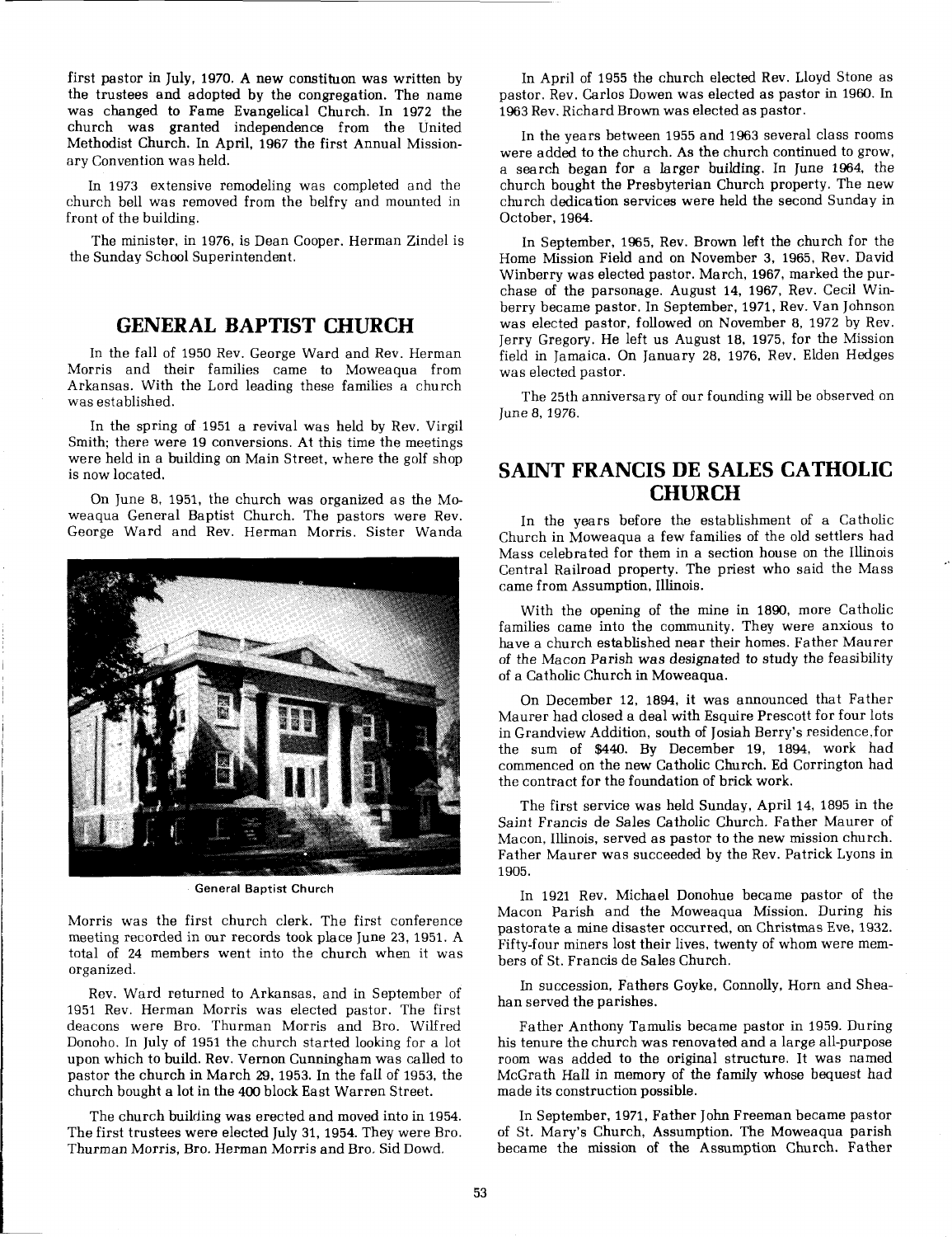Freeman had taken up the mission work begun for the first settlers by the Assumption parish.

A gift from the family of Steve and Nellie Geletka in memory of their parents enabled the church to be air conditioned.

The church membership is forty families. A confraternity school for religious instruction has been organized with the assistance of the nuns from the Assumption Catholic School. Classes are held weekly, during the school year, in McGrath Hall.



**St. Francis de Sales Catholic Church** 

#### **LITTLE FLOCK BAPTIST CHURCH**

On April 25, 1857, nine people met to organize the "Baptists on Lake Fork". This small group met' the fourth Saturday afternoon of each month in a log schoolhouse one mile west and one-half mile south of the present location. Elder Willis Watson served as pastor in these early years of the church.

The nine founders were: Chamberlain and Emily Marts. James D. Pound, Calvin and Jane Thomas, John and Elizabeth Thomas, and Elder Willis Watson and his wife Phobe.

In 1861 a church was raised just west of the present building and served by traveling pastors. By 1902, the congregation required more room and a new building was built and dedicated May 25, 1903. The old building was sold and moved.

In 1920, the church was called Little Flock North but by 1925 it had adopted its present title, Little Flock Missionary Baptist Church.

On June 13,1953 lightning struck the church's belfry and fire destroyed the building. Church members, neighbors, and the Moweaqua Volunteer Fire Dept. managed to save all of the contents of the church except the bell.

After meeting in a vacant house for a year, the congregation was able to move into the building that is now known as Little Flock Missionary Baptist. On June 13, 1954, the construction was dedicated and now serves the community as an independent Baptist Church. Little Flock Cemetery lies immediately to the west and south of the building.

### **GRACE BAPTIST CHURCH**

Ln this Bicentennial year, Grace Baptist Church cannot make a claim to being one of the oldest churches in the town of Moweaqua. It was not organized until April 11, 1945, when a meeting was held in the home of Mr. and Mrs. Pete Muller. There were twenty Charter Members assembled for church services on April 18, 1945 in the Chester Hodge Hall on North Main Street, where they continued to hold services for about four years.

A new church building was erected on a lot purchased from Brown Bros. on South Main Street and was dedicated on June 5, 1949. Rev. Raymond Jostes was the first pastor leading the church through the construction of the new building until 1951, when Rev. Jerry McDaniel came to lead the church for the next year.

Rev. Raymond Rose pastored the church for the next eleven years. During that time the church membership grew until there was need for extensive remodeling of the inside of the church in 1958. Church services were held in the allpurpose room of the school during the remodeling.

While Rev. Frank Euler was pastor, the church purchased the former Nazarene Church building on North Main Street in 1965. After repairing and painting the interior, services were held in April of 1966. The building that had been used by the church for sixteen years was sold to become a restaurant and later an apartment building. In 1966, the church purchased a house to be used as a parsonage for Rev. James Albright. A room was added and the house remodeled to be used by Rev. James McCoy, Rev. Lee Fanning, and Rev. Robert Utzke and their families and then sold in 1974.

Rev. Robert Utzke led the church in an extensive remodeling of the present church building.

Rev. Robert Anderson was the pastor briefly during the summer of 1975 before he died at the age of 81.

The present pastor, Rev. Howard K. Miller hopes to lead the church to greater things in the future.



**Grace Baptist Church**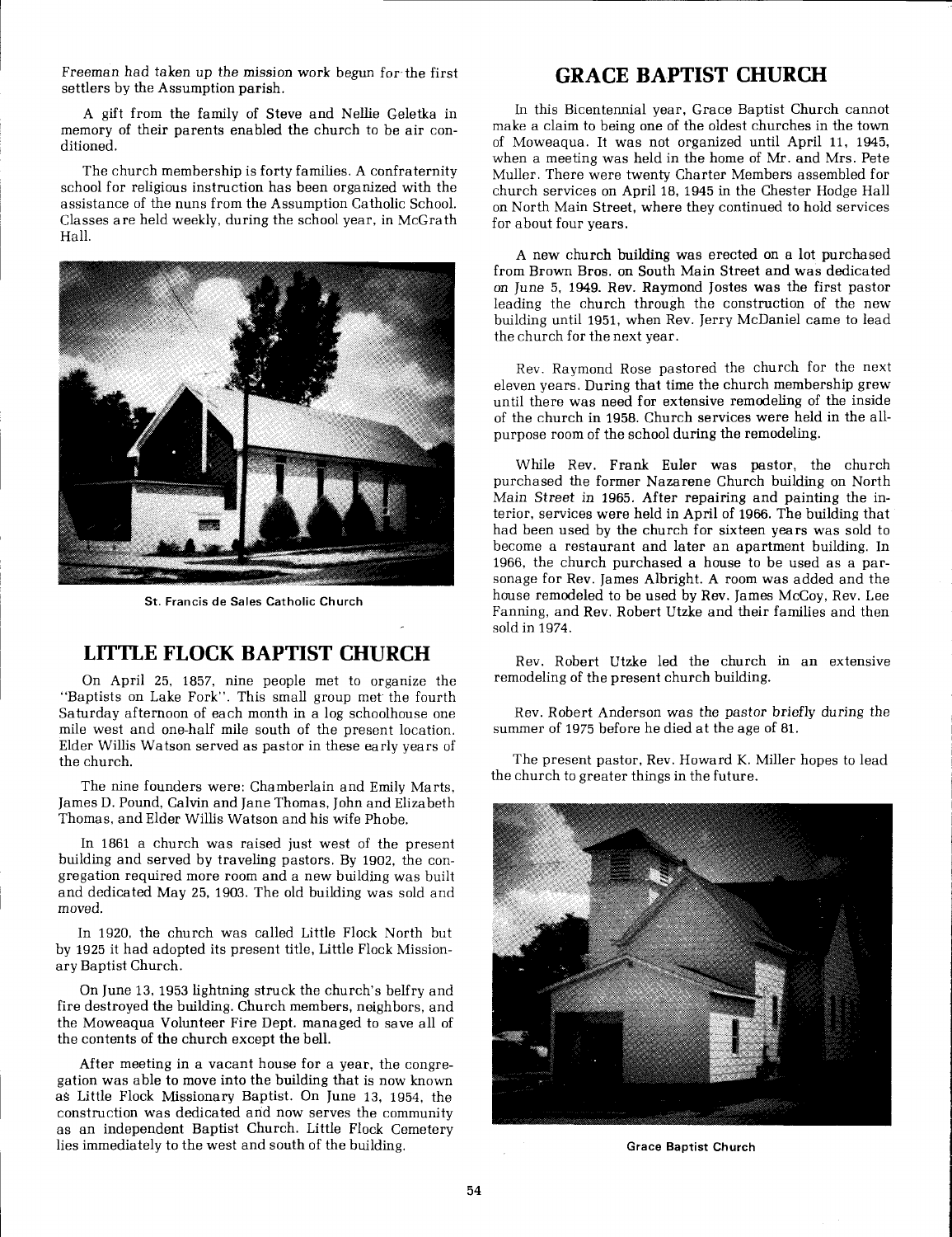#### **SALEM GERMAN METHODIST CHURCH**

The church known as the Salem German Methodist Church once stood on a plot of land 1 mile east and **3%** miles south of Moweaqua. That parcel of land was part of the Ludwig Farm.

In the year 1866, Brother Winter, who was preaching at the Boody German Methodist Church, and Brother Neidermeyer of Decatur came to Moweaqua and started the Salem German Methodist Church. The first regular pastor to serve the mission church was John Ritter. He was followed by John Naumann, L. Harmel. Brother Heinz, L. Tanner, Brother Hener, C. W. Simon and C. R. Imsher.

The church building was completed in 1878. A few years later, a parsonage was built across the road east of the church on about an acre of land given by John Pistorius. The firm of Meyer and Son of Decatur, Illinois had glazed and papered the parsonage in 1886 and then covered it with three coats of prime white lead.

At one time there were 50 adult members of the church. Among them were these names: Nye, Heitmeyer, Elmers, Schneider, Winter, Hoewing, Fieker, Schable, Pistorius, Ludwig, and Ellrich.

In 1881 the Moweaqua congregation was organized as **t**  church and left the mission status. The first pastor was E. H. Boab who served until 1884.

About the time of World War I, the congregation began to decline because the German language was objectionable to many people. The occasional services were conducted by Rev. Schulz who came by train from SpringfieId.

I Members began to transfer to other congregations and in 1920 the church building was sold at auction.

The Ludwig Cemetery, once the grave yard of the German Methodist Church, is today's reminder of a former place of worship.

#### **CHRISTIAN CHURCH**

During the summer of 1896 Mrs. Sarah Rice and her daughters Edna and Sue, under the leadership of Bro. L. M. Doughty, who preached at Assumption, started the Moweaqua First Christian Church patterned after the New Testament Church. Mr. Doughty preached on Sundays in Mrs. Rice's home, and visited people during the week.

In December, Brother Doughty held a short meeting in the old Presbyterian Church located on the west side of the city park. Several were added to the church, and at the close of the meeting the church was organized with 41 charter members. Memberships were brought from Old Liberty, Pleaks Corner, Blue Mound, Assumption and other Christian Churches.



**Christian Church** 

Brother A. R. Spicer, a student at Eureka College, began preaching half-time in January, 1897. Services were held in the Ribelin Hall. When a tent meeting held in August ended, 137 had been added to the church.

Plans progressed rapidly for a new church house. The lot where the church now stands was purchased from Ezekiel Prescott and erection began at once. The corner stone was laid October 16, 1897, with all the churches in town having a part in the service.

The parsonage was purchased from Bert Garrett in 1920, and soon after a second story was added to the parsonage.

During the twenties, the church secured a new variety of seed corn. A number of members planted the corn. Each kept enough corn to replenish his seed and gave an acre of corn to the church. This was called "God's Acre of Corn".

The church grew in numbers, and on October 6, 1963, plans were presented to the congregation for expansion of the existing facilities. Almost a year later, ground breaking services were held, and on the following day, September 21, 1964, actual construction of the new building began. The new addition included an auditorium, classrooms, nursery, minister's study and library and was dedicated on May 16, 1965.

During the year 1974 a new parsonage was built to replace the original building which was razed.

The congregation has produced several ministers: P. E. Mangers, J. Ray Kirk, Mr. Harris (from Fame Church), Lyle Jesse, Harley E. Hudson, Clare and Joanie Lambdin.

The accomplishments of the church members were always equalled by the inspiration and courage of the minister serving at the time. The stories of their special talents, and their influence on the lives of the church members would make a very special book about the ministers.